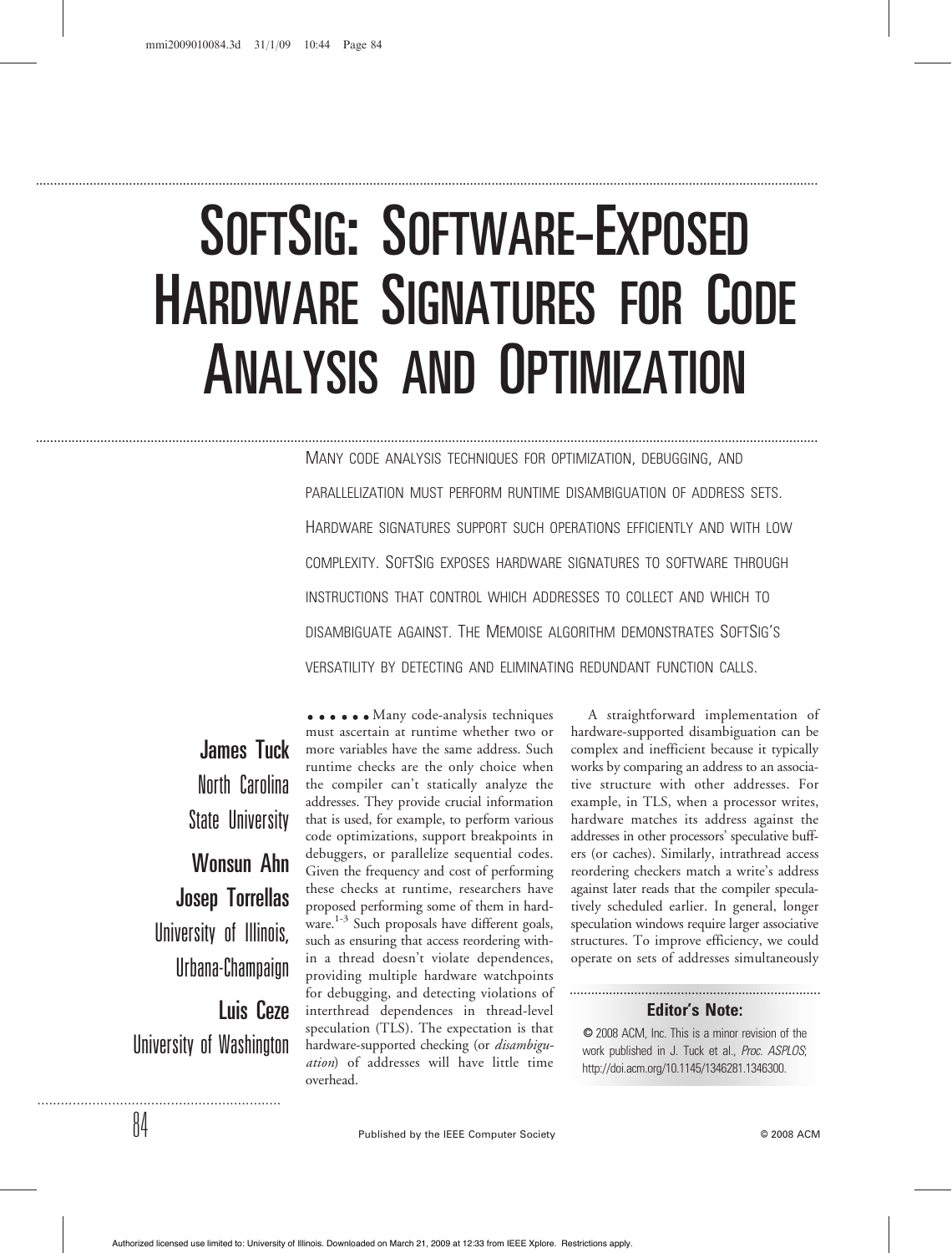to compare many addresses in a single operation. Hardware signatures can accomplish this with low complexity. <sup>4</sup> In this case, we encode addresses using hash functions and accumulate them into a signature. If we provide hardware support for signature intersection as in Bulk, $4$  address disambiguation becomes simple and fast.

Researchers have proposed signatures for address disambiguation in various situations, such as in load-store queues  $(LSQs)^5$  and in TLS and transactional memory systems.<sup>4,6,7</sup> Typically, signatures are managed in hardware or have only a simple software interface.<sup>6,7</sup> However, to be truly useful for code-analysis and optimization techniques, signatures must provide a rich software interface.

To flexibly use signatures for advanced code analysis and optimization, we propose exposing a signature register file (SRF) to the software through a sophisticated instruction set architecture (ISA) called SoftSig. To demonstrate SoftSig's use, we propose an algorithm to efficiently detect redundant function calls and dynamically eliminate them. We call this memoization algorithm Memoise. Our results show that, on average for five popular multithreaded and sequential applications, Memoise reduces the number of dynamic instructions by 9.3 percent, thereby reducing the applications' average execution time by 9 percent. This article summarizes our work, which was presented in full elsewhere.<sup>8</sup>

# Exposing signatures to software

An environment in which hardware signatures are flexibly manipulated in software must support three main operations: address collection, address disambiguation, and conflict detection. The software has a role in each of them.

In collection, the software specifies the window of program execution with memory accesses that must be recorded in a signature that is, the set of program statements to be monitored, possibly with some restriction on the range of addresses to be recorded. Moreover, it specifies whether reads, writes, or both should be collected.

In disambiguation, the software specifies that the addresses collected in a given signature be compared to the dynamic stream of

addresses accessed by the local thread, other threads (visible through coherence messages such as invalidations), or both. It also specifies whether reads and/or writes should be examined.

Finally, in conflict detection, the software specifies what action should be taken when the stream being monitored accesses an address in the signature. The action can be to set a bit that the software can later check or to trigger an exception and jump to a predefined location—possibly undoing the work performed in the meantime.

## Examples

Figure 1 shows three examples of how we can use this environment: function memoization (Figures 1a and 1b), debugging with many watchpoints (Figure 1c), and loopinvariant code motion (LICM) (Figures 1d and 1e).

Function memoization involves dynamically skipping a call to a function if it can be proved that doing so won't affect the program state. Figure 1a shows two calls to function foo and some pointer accesses in between. Suppose the compiler can determine that the input argument's value is the same in both calls, but it can't prove whether the second call is dynamically redundant due to nonanalyzable memory references inside or outside foo. With signatures (Figure 1b), the compiler allows address collection over the first call into a signature and then disambiguation of accesses against the signature until the next call. Before the second call, the code checks whether the signature observed a conflict. If it didn't, and no write in foo overwrites something read in foo (which can also be checked with signatures), the second invocation of foo can be skipped.

When debugging a program, it's desirable to know when a memory location is accessed. Debuggers offer this support in the form of a watch command, which takes as an argument an address to be watched, or watchpoint. Some processors provide hardware support to detect when a watchpoint is accessed.<sup>9</sup> However, because of the hardware costs involved, such processors support only a modest number of watchpoints (for example, four). Signatures let a processor watch numerous addresses simultaneously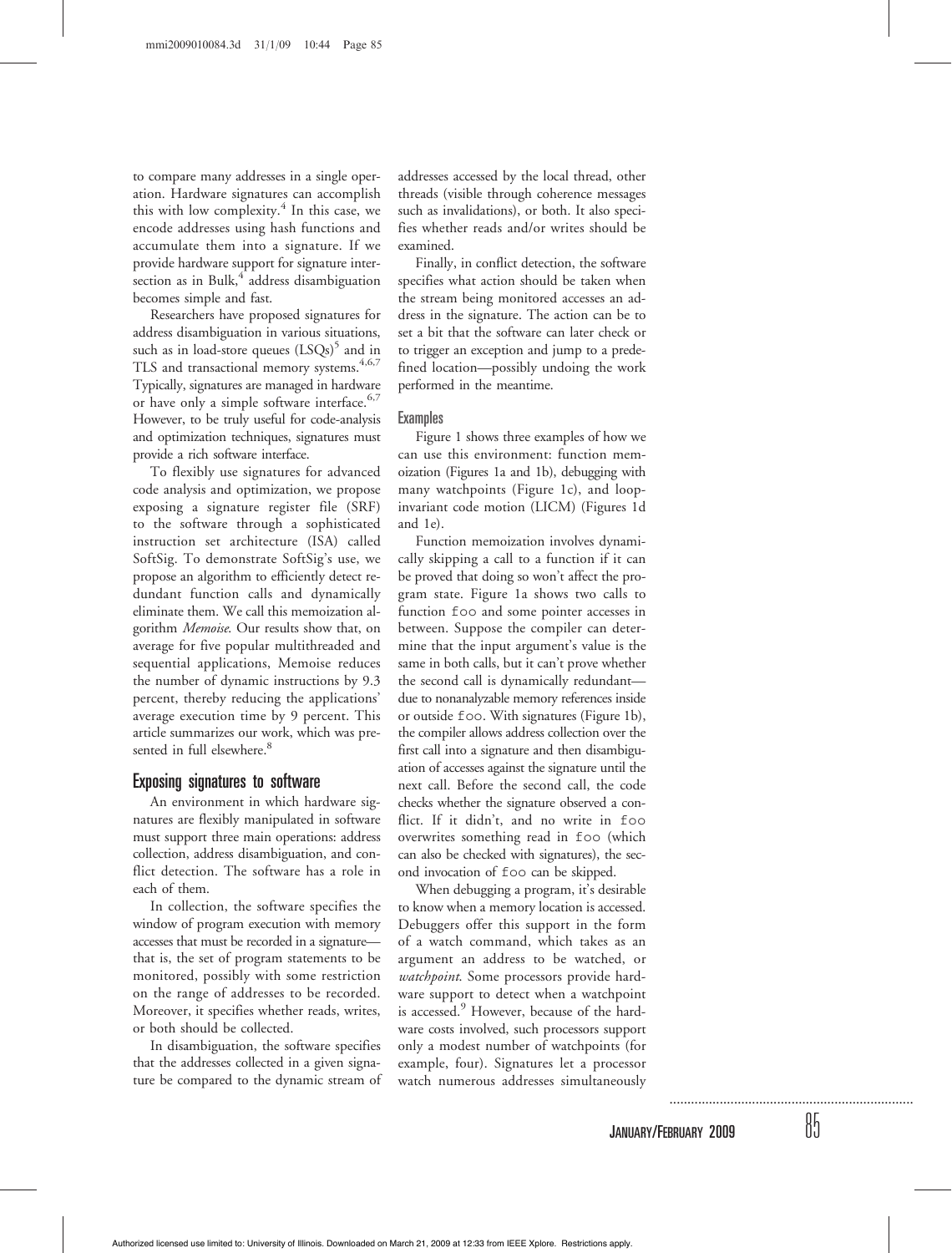

...............................................................................................................................................................................................

Figure 1. Three examples of using hardware signatures that are manipulatable in software: function memoization (a and b), debugging with many watchpoints (c), and loop-invariant code motion (LICM) (d and e).

with low overhead. For example, the code in Figure 1c collects addresses  $y$  and  $z$  in a signature. It then collects into the signature all the addresses that are accessed in foo. Next, it disambiguates all subsequent accesses against the signature, triggering a breakpoint if it detects a conflict. The system is watching for accesses to any of the addresses collected.

Finally, Figures 1d and 1e show a LICM example. Figure 1d shows a loop that computes an expression at every iteration. If the expression's value remains the same across iterations, moving the computation before the loop would offer savings. However, the code might contain nonanalyzable memory references that prevent the compiler from moving the code. With signatures and checkpointing support, the compiler can transform the code (see Figure 1e). Before the loop, hardware or software generates a checkpoint, and the program computes the expression and saves it in a register while collecting the addresses into a signature. Then, the loop is executed without the expression, while disambiguating against the signature. After the loop, the code checks whether the signature observed a conflict. If it did, the state is rolled back to the checkpoint and execution resumes at the beginning of the unmodified loop.

....................................................................

 $86 **IEEE MICRO**$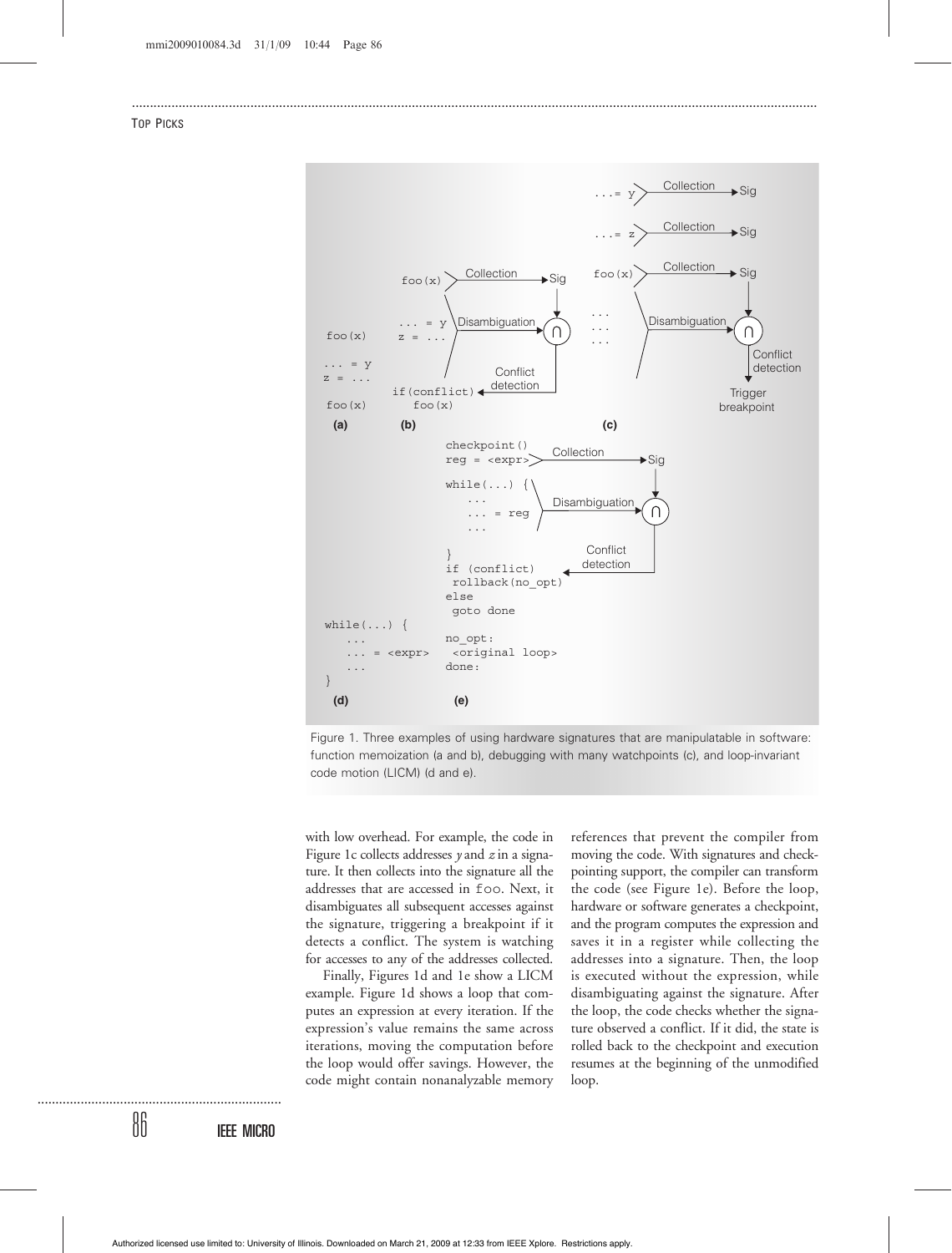### Design overview and guidelines

To expose hardware signatures to software, we extend a conventional superscalar processor with an SRF, which can hold a signature in each of its signature registers (SRs). Moreover, we add a few new instructions to manipulate signatures, enabling address collection, disambiguation, and conflict detection. The SoftSig architecture follows several design guidelines (labeled G1 to G5).

G1: Minimize SR accesses and copies. An SR is much larger than a 64-bit GPR—SoftSig SRs are 1 kilobit—and are therefore costly to read, move, and copy. Given an SR's size, it's important to minimize SR accesses and copies. Every move typically takes several cycles, and accessing the SRF consumes power. Consequently, we take several measures to minimize any negative impact on execution time or power consumption:

- On a context switch, the system doesn't save or restore SRs; rather, it discards signatures.
- The compiler never spills SRs to the stack.
- We design the logic to minimize reading SRs from the SRF.

Although these measures might appear to be severe limitations, our approach works well in spite of them.

G2: Manage the SRF through dynamic allocation. Because SRs are large, there are few of them. Moreover, to fulfill their use, SRs must be persistent—that is, once an SR begins collecting or disambiguating, it must remain in the SRF for the duration of the operation. Therefore, we must assign SRs so that we enable as many uses as possible in the program and use them where they're most profitable.

To maximize the number of uses, it's better to allocate the SRs dynamically than to reserve them based on static compiler analysis. For a given number of potential SR uses in a program, it might be difficult for the compiler to determine whether their lifetimes will overlap during execution. Consequently, the compiler might have to assume the worst case of maximum lifetime overlap and refrain from exploiting all opportunities. Dynamic allocation, on the other hand, uses dynamic





information on the actual use lifetime to exploit as many opportunities at a time as SRs are available. This approach requires software routines or hardware logic to examine the SRF's current state and decide whether a SR can be allocated.

Figure 2 shows two SRs and a program with four uses with hard-to-predict lifetimes. If we allocate SRs statically, we can only cover two uses. In practice, these two uses don't overlap in time (Figure 2a). If, instead, SRs are allocated dynamically, because at most two uses overlap in time, we can cover the four uses.

We leave the problem of deciding which SR uses are most worthwhile to the compiler, programmer, or a feedback-directed optimization framework.

G3: Ensure imprecision never compromises correctness. SoftSig must cope with multiple forms of imprecision—from imprecision in signature encoding, which can lead to false positives, to imprecision caused by the SRF's silent dynamic deallocation policy.

The system must be designed such that imprecision hurts at most performance and never correctness. Therefore, any software that uses an SR must be prepared to cope with a conflict that turns out to be a false positive. For instance, consider the watchpoint example in Figure 1c. A conflict might not be the result of an access to a watched location. The software must handle this case gracefully.

In addition, to handle unexpected deallocation of an in-use SR, SoftSig makes this event appear as if a conflict had occurred. Because the code must always work correctly in the presence of false positive conflicts, this approach will always be correct.

G4: Manage imprecision to provide the most efficiency. Because signatures might be silently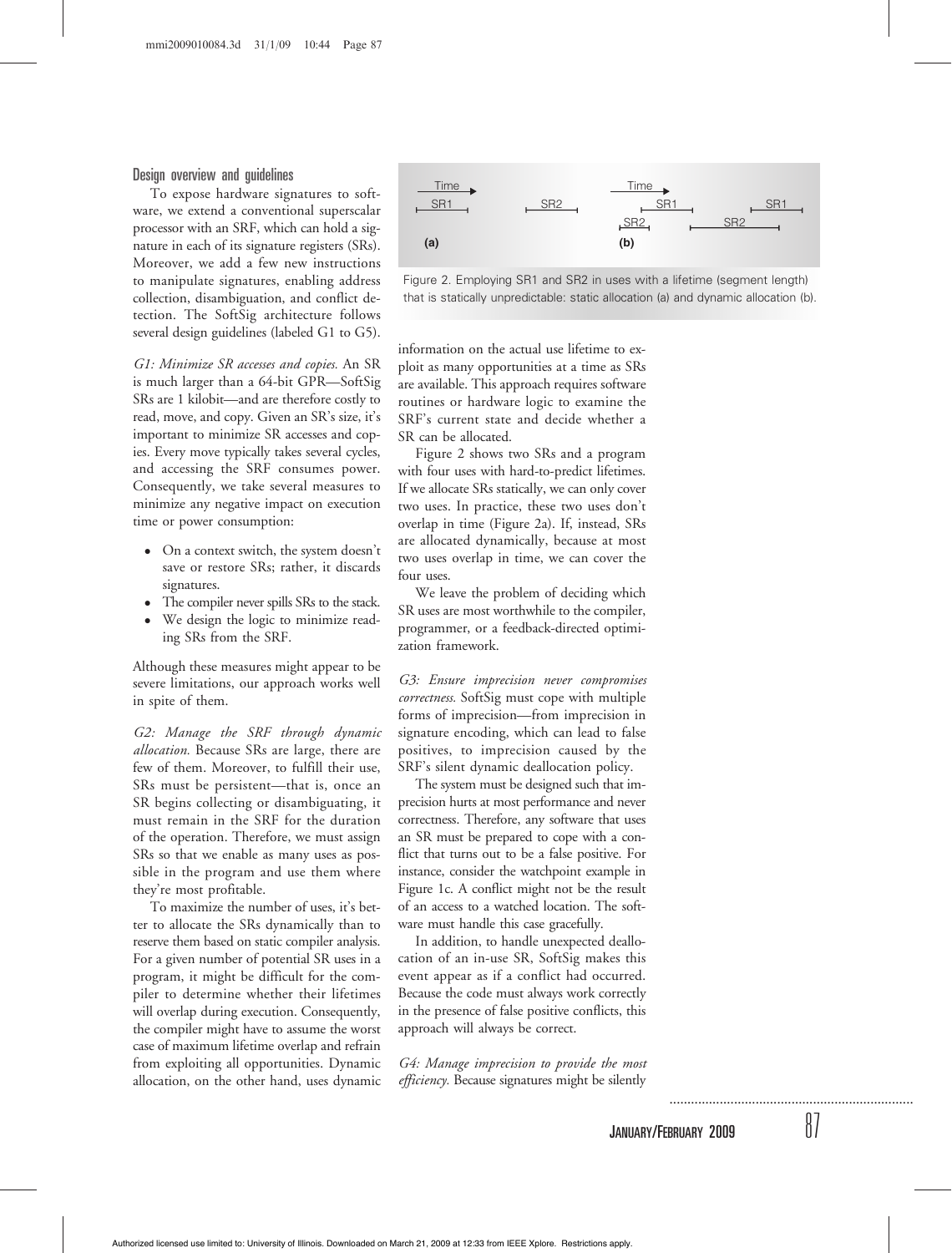displaced while in use, an optimization can fail simply because of how the SRF is managed at runtime. To avoid such failure, we can manage some imprecision by controlling how SoftSig is used. Specifically, many false positives might indicate that SRs are too full and don't have enough precision. Using SRs over shorter code ranges or filtering some of the addresses are effective solutions to managing imprecision. SoftSig provides an instruction for filtering, which we describe later.

...............................................................................................................................................................................................

In addition, observing many SR deallocations indicates competing uses for the SRF. In this case, profiling can help determine the most profitable subset of SR uses. Software should judiciously manage both of these effects to provide the most efficiency.

G5: Minimize imprecision and unnecessary conflicts. Signatures will always have imprecision due to their hash-based implementation. However, to minimize additional sources of imprecision, the hardware must support address collection and disambiguation at precise instruction boundaries. Also, to minimize unnecessary conflicts, the system should perform disambiguation only against the addresses that are strictly necessary for correctness. This will reduce the number of unnecessary conflicts.

# SoftSig software interface

Based on the previous discussion, SoftSig implements a detailed software interface for address collection and disambiguation, signature allocation and deallocation, and other operations on signatures. (Due to space limitations, we do not discuss the entire interface here; readers can find a detailed description elsewhere.<sup>8</sup>)

#### Collection and disambiguation

Collection accumulates into an SR the addresses of the memory locations accessed during a window of execution. SoftSig supports collection using two instructions: bcollect and ecollect. When bcollect is executed, address collection begins. Depending on the instruction suffix, it will collect only reads (rd), only writes (wr), or both reads and writes  $(r/w)$ . When ecollect is executed, address collection ends. Both instructions take as argument a general-purpose register (GPR) containing the SR's name.

Disambiguation checks for conflicts between addresses being accessed and a signature that has been or is currently being collected. Soft-Sig supports disambiguation using two instructions: bdisamb and edisamb. The former begins disambiguation, while the latter ends it. Both instructions take as argument a GPR that contains the SR's name. They demarcate a code region during which the hardware continually checks addresses for conflicts with the signature.

Disambiguation can be configured in many ways. One category of specification is whether the signature is disambiguated against accesses issued by the local processor (bdisamb.loc and edisamb.loc) or by remote ones (bdisamb.rem and edisamb.rem). Although the examples in Figure 2 all use local disambiguation, remote disambiguation is useful in a multithreaded program to identify when other threads issue accesses that conflict with those in a local signature. In addition, disambiguation can be configured to occur in only reads, only writes, or both reads and writes. As we'll see, remote disambiguation relies on the cache coherence protocol to flag accesses by remote processors. Consequently, signatures only observe those remote accesses that cause coherence actions in the local cache—for example, remote reads to a location that is only in shared state in the local cache won't be seen. In some cases, it might be desirable to disambiguate accesses performed by remote processors against a local signature that is currently being collected. In this case, we first need to use bdisamb to begin disambiguation and then bcollect to begin collection. Swapping the order of these two instructions is unsafe because it results in a window of time during which conflicts can be missed.

When disambiguation is enabled and the hardware detects a conflict with a signature, the hardware records it in a status vector associated with the signature. Later in this section, we show how the interface specifies the actions to take on a conflict.

For some optimizations, it is important to skip collection or disambiguation over a range of addresses that the compiler can guarantee need not be considered. This is

....................................................................

88 IEEE MICRO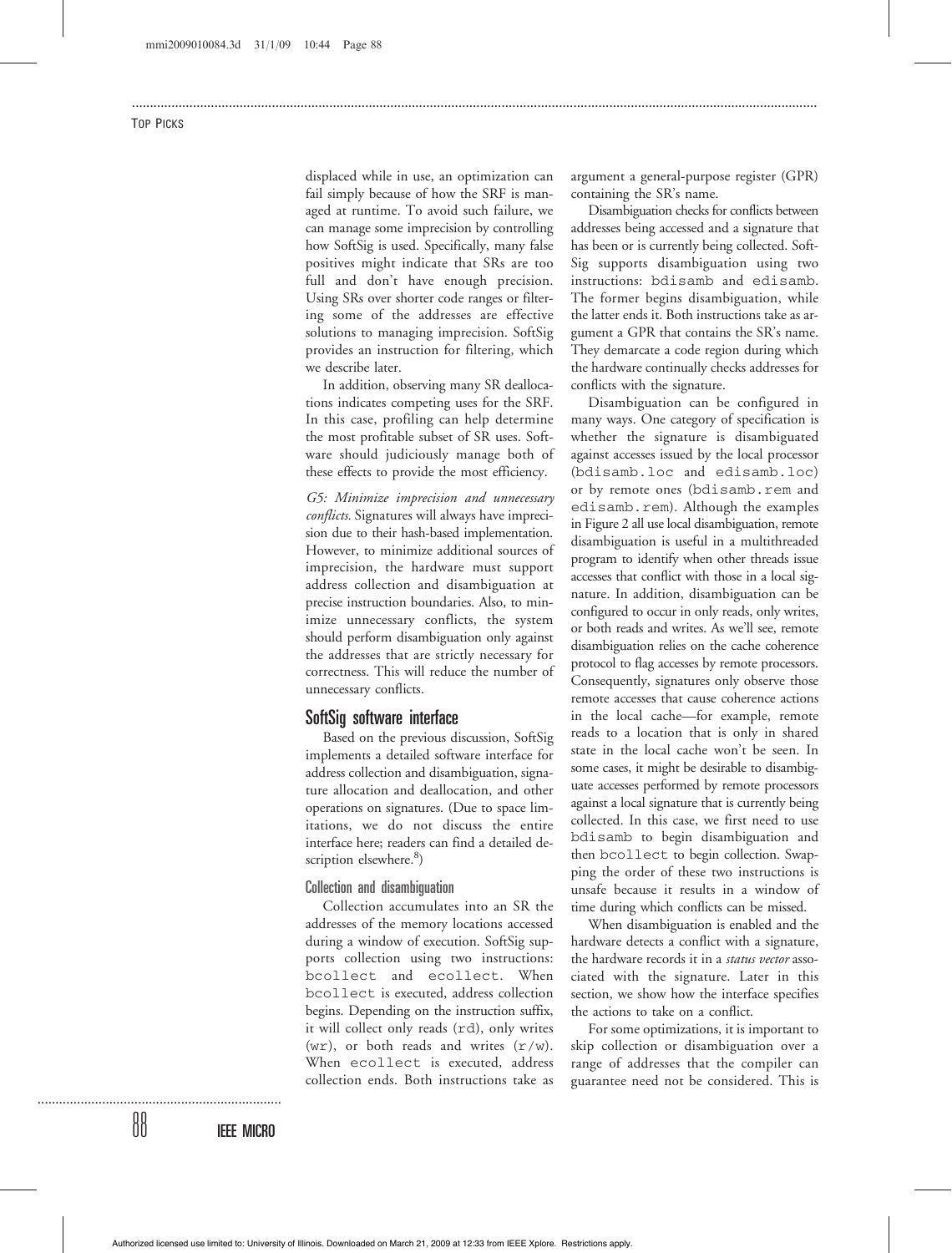supported with the filtersig instruction. Its arguments are the SR's name and the beginning and end of the range—specified in registers using virtual addresses.

# Persistence and signature status

The allocsig and dallocsig instructions allocate and deallocate, respectively, an SR in the SRF. Each instruction takes as an argument a GPR that holds the SR's name. The allocsig instruction further takes a second GPR that returns the SR's status vector. Finally, allocsig always allocates an SR, even if it requires silently displacing an existing signature. Consequently, any code optimization that uses SRs must be wary of the hardware displacing a signature it is relying upon.

The sigstatv instruction returns the status vector of an SR in a GPR. The status vector contains details about whether the signature is currently allocated, is zero, or has recorded a conflict. If sigstatv is called on a deallocated signature, a default status vector is returned that indicates it's no longer allocated and has a conflict. Consequently, all code optimizations must be implemented under the assumption that this default vector means that the signature can't be trusted to hold meaningful results.

# Other operations on signatures

The interface supplies several other useful operations. It's possible to load, store, move, or clear a signature. Also, set operations such as insertion, intersection, and union are supported.

# SoftSig architecture

The SoftSig architecture consists of several extensions to a superscalar processor. As Figure 3 shows, we group the extensions into a SoftSig processor module (SPM), which contains the SRF, status vectors, signature functional units (SFUs) to operate on signatures, exception vectors, and the inflight conflict detector (ICD) module that aids remote disambiguation. The SPM interacts with the reorder buffer (ROB) and the LSQ to support collection and disambiguation.

#### SoftSig instruction execution

SoftSig instructions execute only when they reach the head of the ROB. Therefore, speculative instructions neither update nor



Figure 3. SoftSig architecture.

allocate SRs. If we let speculative instructions update SRs, every speculative instruction that updated an SR would have to make a new copy of the SR to be able to support precise exceptions. The additional accesses and copies required would run counter to guideline G1. In addition, letting speculative instructions allocate SRs would induce more in-use SRs. This is at odds with guideline G2, which prescribes allocating and deallocating SRs dynamically in the most efficient manner.

Moreover, instructions do not update SRs out of order. Doing so would make it hard to maintain precise boundaries in the code sections where signatures are collected or disambiguated. The signatures would then be more imprecise, which would hurt guideline G5.

However, executing SoftSig instructions only when they reach the head of the ROB has two disadvantages. First, some non-SoftSig instructions might have data dependences with SoftSig instructions—for example, instructions that check the status vector. Such instructions must wait for the SoftSig instructions to execute. However, thanks to out-of-order execution, other, independent instructions can continue to execute. The second disadvantage is that we need the ICD module to ensure that remote disambiguation works correctly.

#### Signature register file

As Figure 4 shows, the SRF consists of three modules. The signature register array contains all the SRs and has a read (Sig\_Out)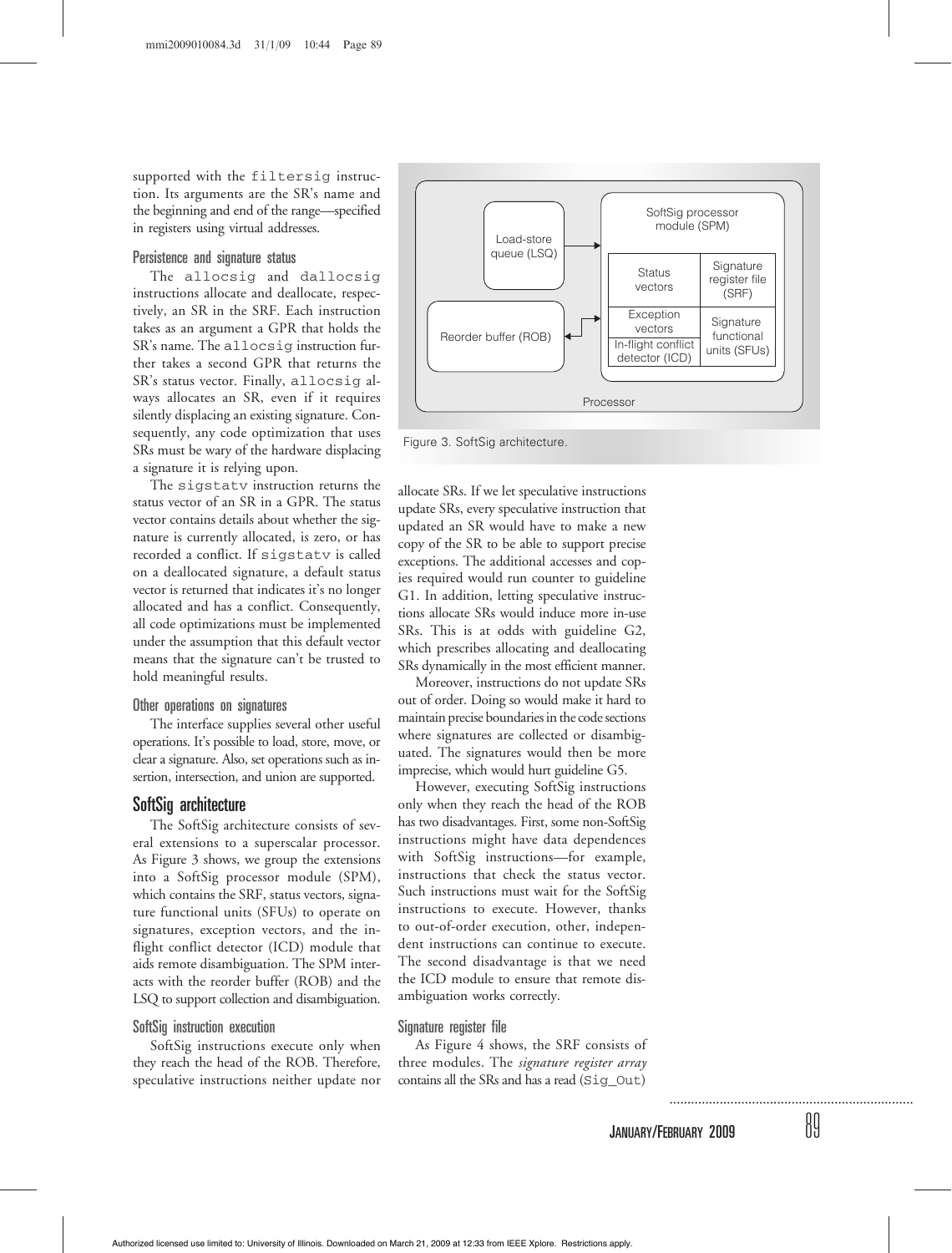

Figure 4. The signature register file (SRF).

...............................................................................................................................................................................................

and a write (Sig\_In) port. Each SR has an input (In) and an output (Out) data port; control signals for union with the input  $(U)$ , intersection with the input  $(\cap)$ , read (Rd), and write (Wr); and output signals that flag a conflict (Conflict[i]) or a zero  $SR$  (Zero[i]).

The *operation select* module generates the control signals for the SRs. Specifically, it can set the collect (C[i]), disambiguate (D[i]), read  $(R[i])$ , or write  $(W[i])$  signals for one or more SRs simultaneously. To generate these signals, it takes as inputs the status vectors of all the SRs and, if applicable, the type of operation to perform (Op), the name of the SR to operate on (Name), and the local access's virtual address (VirtAddr). We need the latter in case we need to filter ranges of addresses.

Finally, the signature encode module takes a physical address and transforms it into a signature (Sig\_Enc). Either Sig\_Enc or an explicit signature can be routed into the signature register array for collection, disambiguation, or writing.

### Allocation and deallocation

When an allocsig instruction reaches the head of the ROB, the hardware attempts to allocate an SR. If an SR with the same name is already allocated, the system performs no action. Otherwise, the system clears an SR, initializes its status vector, and stores the SR name in the operation select module.

If no SR is free, the system selects one for displacement. It tries to displace an SR that has its conflict bit set. If no such SR exists,

the system selects an SR randomly. In either case, it removes the deallocated SR's name from the operation select module.

When a dallocsig instruction reaches the head of the ROB, the hardware deallocates the corresponding SR. This operation involves removing the SR name from the operation select module.

#### Collection and local disambiguation

When a bcollect or bdisamb.loc instruction reaches the head of the ROB, the hardware notifies the LSQ to begin sending the address (virtual and physical) and access type of all memory operations as they retire to the SPM. In addition, it sets the appropriate bits in the corresponding status vector. As addresses are streamed into the SPM, the SRF handles them as we previously described.

If no conflict is detected on a memory operation, the hardware notifies the ROB that the corresponding instruction can retire; otherwise, it raises the conflict signal and, depending on the configuration, might generate an exception.

When an ecollect or an edisamb. loc instruction reaches the head of the ROB, the corresponding status vector is updated. When both collection and local disambiguation have terminated for all SRs, the LSQ no longer forwards state to the SPM.

# Remote disambiguation

The bdisamb.rem instruction lets the SPM watch the addresses of external coherence actions, while the edisamb.rem

90 IEEE MICRO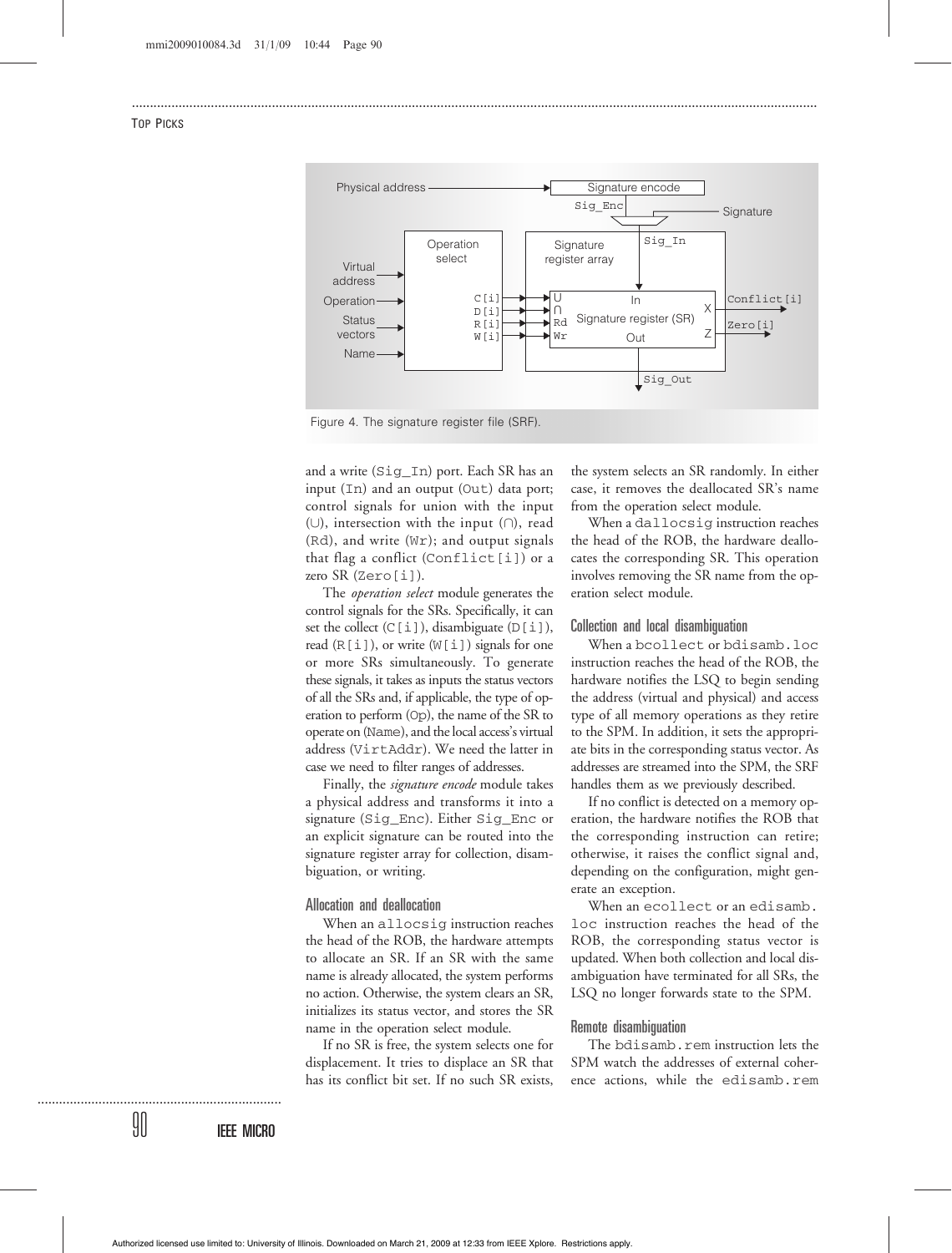terminates this ability—if no other SR is performing remote disambiguation. Both instructions also update the corresponding SR's status vector. As usual, edisamb.rem performs its actions when it reaches the head of the ROB. However, bdisamb.rem is different in that, for correctness, it must perform some actions earlier.

### Correctly supporting remote disambiguation

The challenging scenario occurs when SoftSig performs address collection and remote disambiguation on the same SR simultaneously. In this case, to eliminate any window of vulnerability in which SoftSig might miss a conflicting external coherence action, we enclose the bcollect and ecollect instructions inside the region bounded by bdisamb.rem and edisamb.rem instructions (see Figure 5a). Figure 5a also includes a load to variable  $X$  inside the code section being collected and remotely disambiguated.

However, as Figure 5b shows, out-oforder execution might cause the load to execute at time  $t_0$ , which is before it reaches the head of the ROB (and updates the SR) at time  $t_2$ . Unfortunately, if the processor receives an external invalidation on X at time  $t_1$ —between the time the load reads at  $t_0$  and when it updates the SR at  $t_2$ —it will miss the conflict. We can't assume that the consistency model that the processor supports will force the retry of the load to X.

This inconsistency occurs because loads read data potentially much earlier than they update the SR. To solve this problem, we add the ICD, a counter-based bloom filter, to the SPM. The ICD tracks all inflight loads during remote disambiguation, and any external coherence action is disambiguated against both the SR and the ICD. If SoftSig finds a conflict on the ICD or the SR, it flags the SR with a conflict. In the example in Figure 5c, the ICD detects the conflict as soon as the invalidation is received. (Readers can find a detailed description of this mechanism elsewhere.<sup>8</sup>)

# Handling cache displacements under remote disambiguation

A final challenge to supporting remote disambiguation involves cache displacement.





A cache is only guaranteed to see external coherence actions on those addresses that it caches. If the cache displaces a line, it might not see future coherence actions by other processors on that particular line. To prevent this, during remote disambiguation against an SR, the hardware takes a special action when a line is displaced from the cache. Specifically, it disambiguates the line's address against the SR, as if the cache had received an external invalidation on that line. This approach might conservatively generate a nonexisting conflict. However, it will never miss a real conflict.

# Memoise: Signature-enhanced memoization

We propose Memoise, a general, lowoverhead, and effective approach for function

 $\mathsf{J}$ ANUARY/FEBRUARY 2009  $\mathbb{S}^1$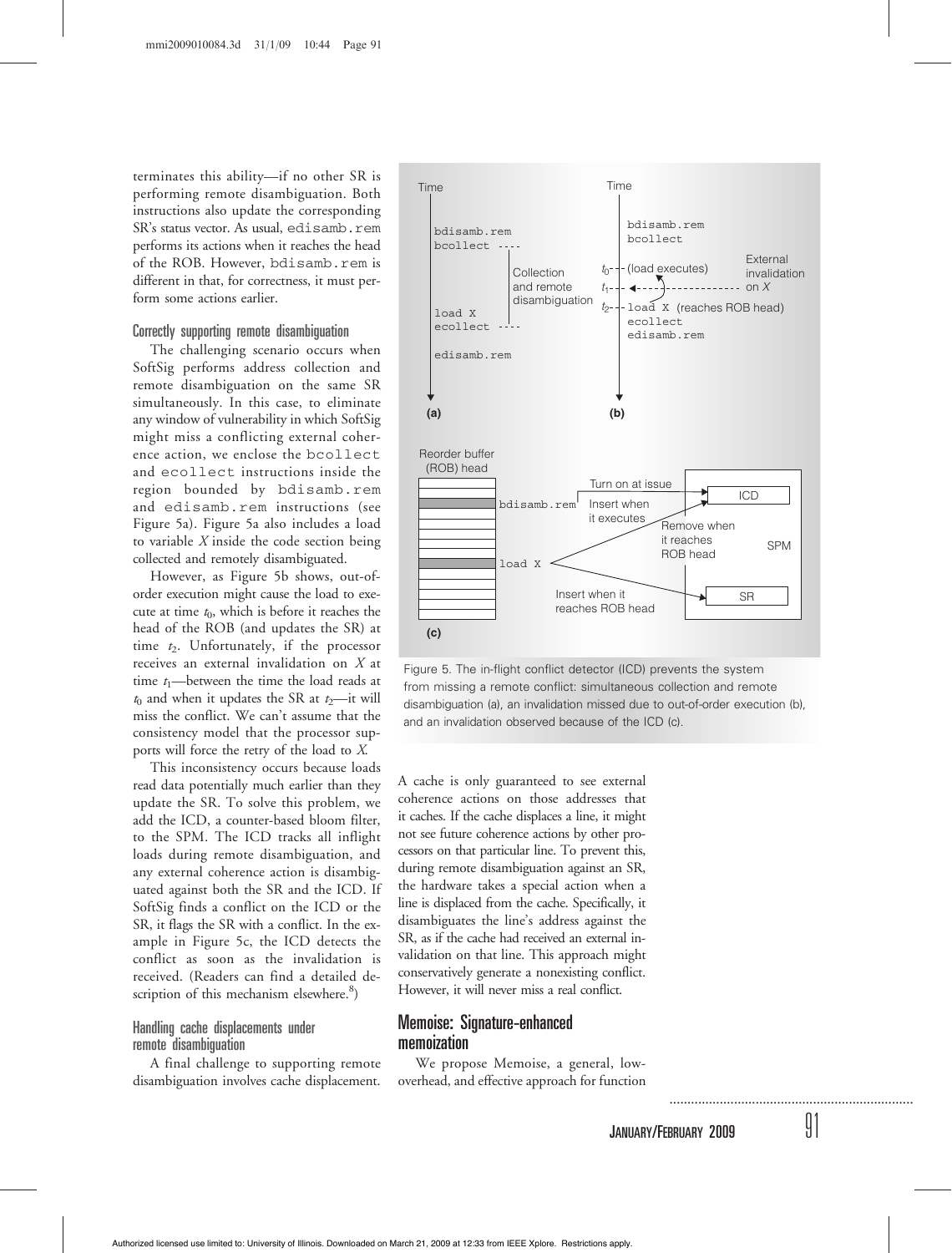memoization on C and C++ programs that exploits the SoftSig architecture.

...............................................................................................................................................................................................

In general, memoization algorithms cache the values of a function's inputs and outputs in a lookup table. When the function is next invoked, the algorithm searches the lookup table for an entry with an identical set of input values. If it finds such an entry, it copies the output values from the lookup table into the appropriate locations (memory or registers) and skips the function execution.

Unfortunately, a function's inputs and outputs aren't just the explicit input arguments passed to the function and the explicit output arguments it returns. They also include implicit inputs and outputs. These are other variables that the function reads from or writes to memory. With Memoise, we don't log implicit inputs and outputs. Instead, if none of the implicit inputs or outputs has been written to since the end of the function's previous invocation, they have the same values. We can easily check such a condition using SoftSig. It's possible that, during the function's execution, an implicit output overwrites a location read by an implicit input. In this case, because an input has changed, memoization should fail. Fortunately, detecting this case is easy with SoftSig.

#### Memoise algorithm

Memoise is implemented by intercepting function calls using code inserted in functions. Figure 6 shows the application of Memoise to function foo. Figure 6a shows the resulting layout of foo's code. Memoise inserts three code fragments: prologue, setup, and epilogue. Figure 6b shows the statically allocated lookup table for foo. An entry in the table records the values of the explicit inputs and the explicit outputs of a call to foo. Different entries correspond to different values of the explicit inputs. In a multithreaded program, each thread has its own private copy of the lookup table to avoid needing to synchronize on access to a shared table.

Prologue. Figure 6c shows the prologue. It determines whether the call can be memoized and, if it can, reads out the explicit outputs stored in the lookup table and immediately jumps to the function return. To understand the code, note that each entry in the lookup table is logically associated with an SR. This SR collected the function's memory accesses when the function was called with the explicit inputs stored in the entry. Moreover, this SR was disambiguated against all local and remote accesses since that function call was executed. Finally, the name of this SR was set to be the lookup table entry's virtual address.

To test the memoization success, we check that the associated SR hasn't recorded a conflict since the function was last called with these explicit inputs. To perform the check, we use the sigstatv instruction to read the SR's status vector into register R0. If the bits in the status vector show that there has been no conflict and that this SR isn't currently collecting addresses (if it's still collecting, the function is recursive and, therefore, can't be memoized), memoization succeeded. In this case, the explicit outputs are read from the table entry and control transfers to the function return. Otherwise, the function is executed.

Setup. If the function call isn't memoized, the setup code fragment initializes the necessary structures to record this call's effects. Figure 6d shows the code, which involves three operations:

- obtaining a new entry in the lookup table (or recycling the entry that has the same explicit inputs, if it already exists),
- saving the explicit inputs in the entry, and
- starting up SRs to collect the implicit input and output addresses.

Figure 6d shows the instructions for the third operation. We allocate an SR each for addresses read and written. In the figure, the name of the SR for reads is the table entry's address and is stored in R1. We obtain the name of the SR for writes by adding 1 to the entry's address; it is stored in R2.

The next step is to skip the collection of (and the disambiguation against) the addresses of local accesses to memoryallocated variables that are neither implicit inputs nor implicit outputs. These are temporaries that are created on the stack for use during the call, or are explicit inputs or outputs passed on the stack. Figure 6f shows the stack locations where such variables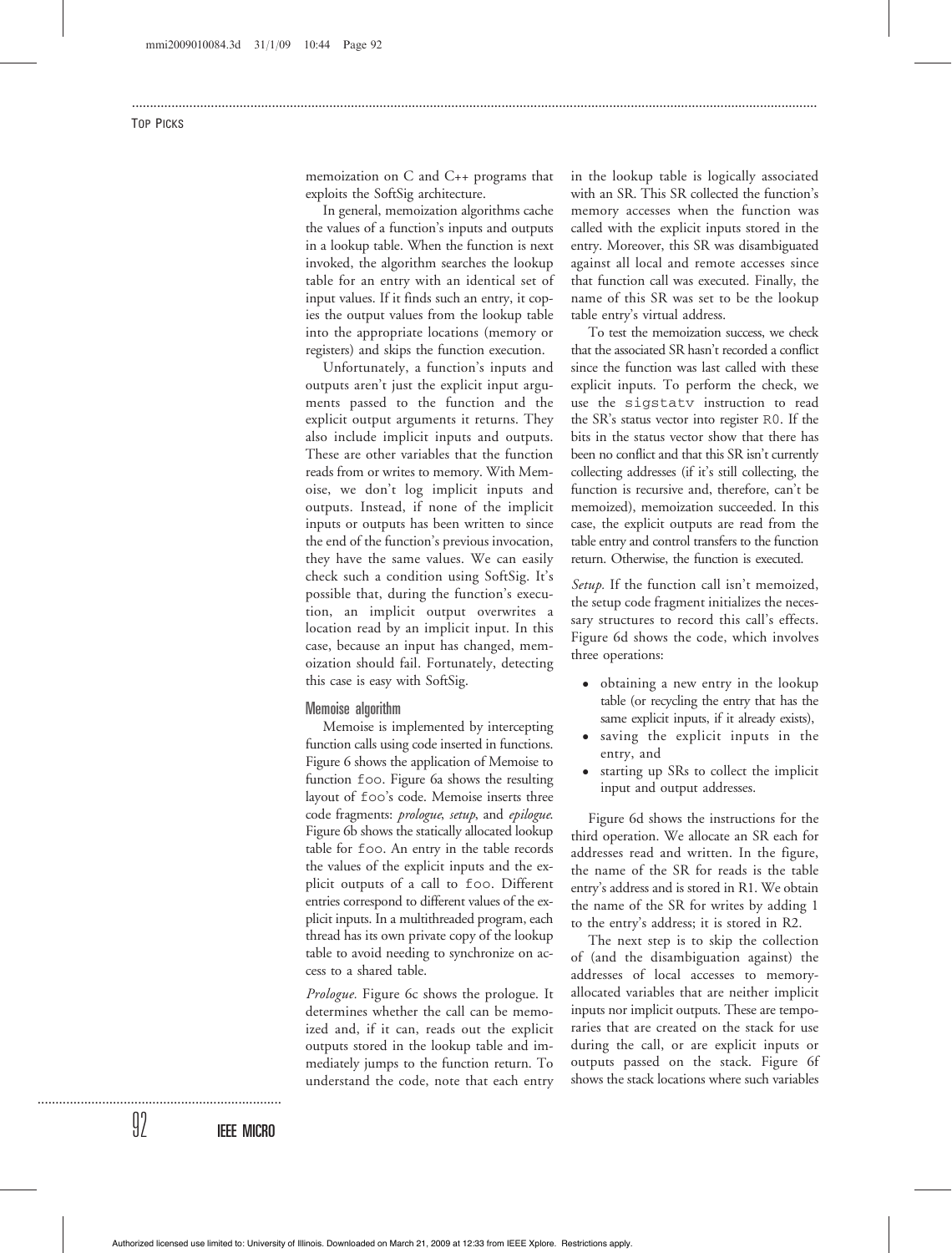

Figure 6. Applying the Memoise algorithm to function foo: function code layout (a), lookup table for foo (b), prologue (c), setup (d), epilogue (e), and stack layout (f).

are allocated. We store explicit inputs or outputs between  $SP$  and  $SP+C$  and store temporaries between MIN\_STACK and SP. In Figure 6d, the filtersig instruction ensures that accesses to these variables are neither collected nor disambiguated against.

Next, we initiate disambiguation of remote writes against both SRs and of local writes against the SR that collects reads.

The latter operation will detect internal corruption. Remote disambiguation is only necessary for multithreaded programs. Then, we start address collection for both SRs. Finally, we save R1 and R2 in the stack because we'll need them later.

Epilogue. After foo executes, we can fill the entry in the lookup table. The epilogue

JANUARY/FEBRUARY 2009<br>January/February 2009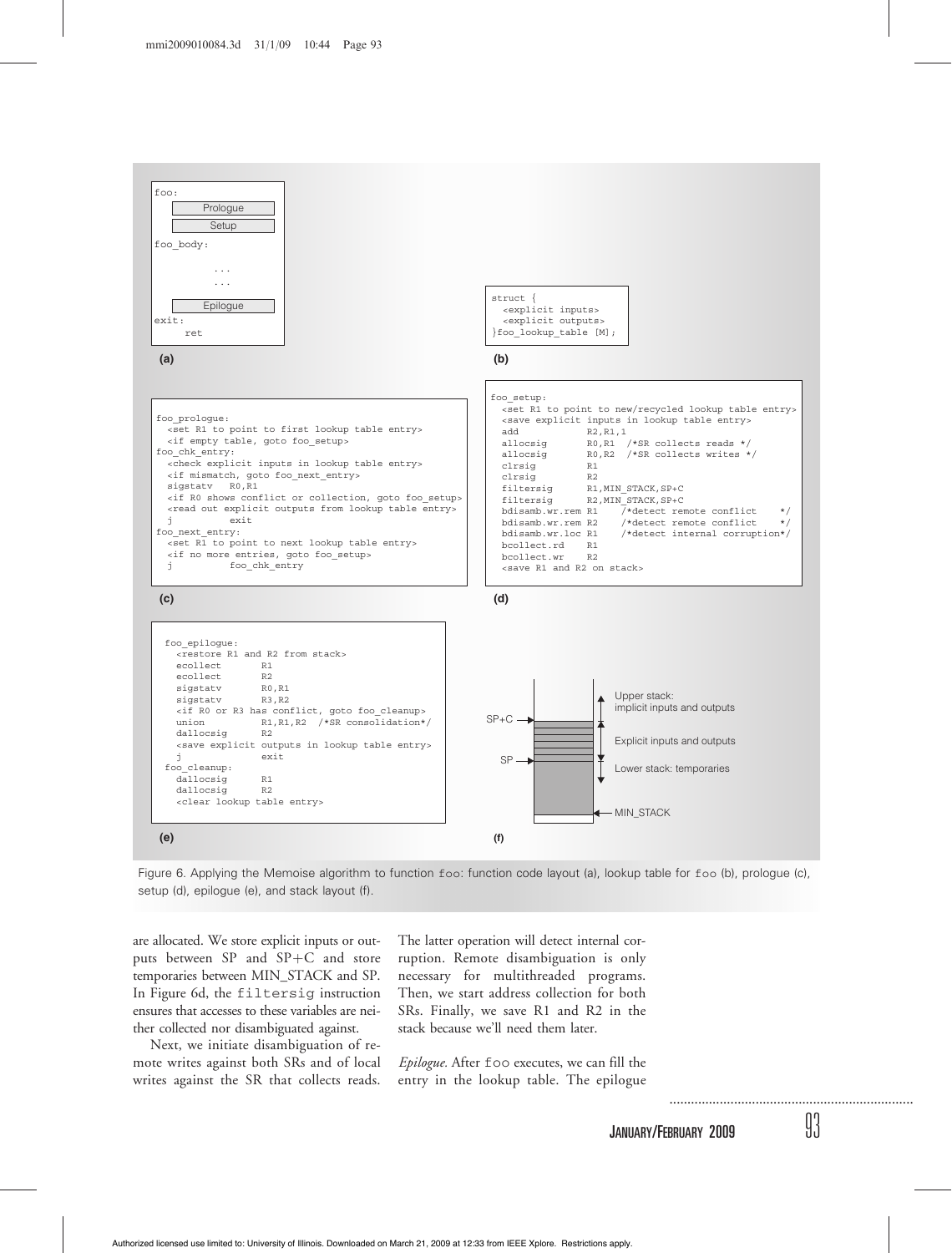| Table 1. Environments analyzed. |                                                                                                                                                          |
|---------------------------------|----------------------------------------------------------------------------------------------------------------------------------------------------------|
| <b>Environment</b>              | <b>Description</b>                                                                                                                                       |
| <b>Baseline</b>                 | No Memoise                                                                                                                                               |
| Plain(P)                        | Memoise applied selectively to some functions using Ding<br>and Li's cost-benefit analysis. <sup>10</sup> Lookup table size is<br>limited to 10 entries. |
| Optimized (O)                   | P optimized by reducing the lookup table size to a single<br>entry for functions that get little benefit from larger tables.<br>It has low overhead.     |
| Ideal (I)                       | O with unlimited number of SRs and no false positive<br>conflicts. It approximates an ideal hardware behavior.                                           |



Figure 7. Execution times for three environments—plain (P), optimized (O), and ideal (I)—relative to baseline.

performs this process (see Figure 6e). This code first restores R1 and R2 from the stack and ends collection for both SRs. It then checks that they haven't recorded a conflict. If either has, memoization isn't possible, so we discard the entry in the lookup table and deallocate the two SRs.

Otherwise, we consolidate the two SRs into one SR (R1 in the example) to save space. Moreover, we save the call's explicit outputs in the lookup table entry. R1 remains under disambiguation against local and remote writes.

#### Optimizations for lower overhead

Because only some functions can benefit from memoization, we leverage an analytical model proposed by Ding and Li to identify which functions will most likely benefit from memoization.<sup>10</sup> Furthermore, searching a large lookup table usually adds significant overhead. We use a profiler to discover functions that mostly need a single-entry table and restructure the code to work more efficiently for this case.

# Evaluation

...............................................................................................................................................................................................

To estimate Memoise's potential, we implemented an analysis tool that uses Pin,<sup>11</sup> a software framework for dynamic binary instrumentation. Pin's output is connected to a simulator of a multiprocessor memory subsystem based on the SESC superscalar simulator. <sup>12</sup> SESC models perprocessor private L1 caches attached to a shared L2 cache. With this setup, we can estimate Memoise's reduction in the number of instructions executed and in execution time.

For our experiments, we ran several applications: Firefox, Gaim, Impress, SESC, and Supertux. The first three are popular applications used on many personal computers, and Supertux is an open source arcade game. Of these applications, Firefox, Impress, and Supertux are multithreaded, running with six, six, and two threads, respectively. For each application, we traced an execution of more than 400 million instructions.

We studied Memoise in the context of the four environments in Table 1. By default, we normalized the results to baseline.

Figure 7 shows the execution times of the plain, optimized, and ideal environments relative to baseline. On average, optimized offers a 9 percent reduction in execution time. Moreover, the reduction reaches 19 percent for SESC and Supertux. This is a significant reduction in execution time on challenging applications. In addition, the average reductions are nearly identical to those for the ideal environment and are better than for the plain environment. We also found that the execution time reductions closely follow the reductions in instruction count (as we describe elsewhere<sup>8</sup>).

SoftSig is useful for many other optimizations. We could revisit several proposals for runtime-disambiguation-based optimizations, with potentially new applications or more general use. Also, aggressive speculative code optimizations based on checkpointing might benefit from SoftSig's ability to record information about a program's dependences. Of course, SoftSig can integrate into environments that already

....................................................................

94 IEEE MICRO